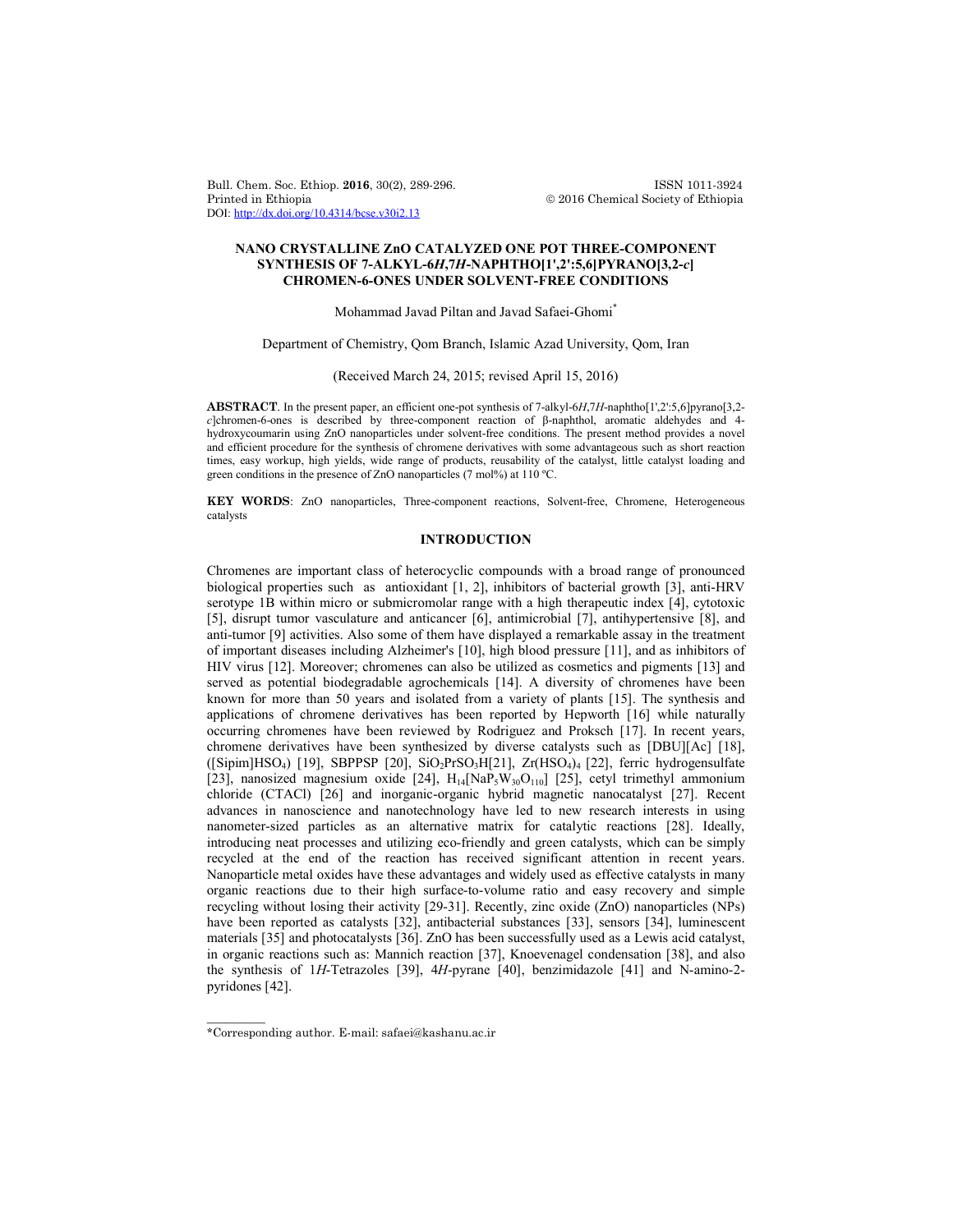Multi-component reactions (MCRs) have become attractive protocols to synthesize diverse and complex heterocyclic compounds of small molecules. MCRs often shorten reaction periods, giving higher chemical yields than multiple-step syntheses, and so can reduce the use of energy and operating cost [43-44].

In the background of our interest on sustainable approaches in the preparation of heterocyclic compounds and in continuing our attempts towards the advancement of effective and environmentally friendly nanocatalysts in organic synthesis [45-46], in this work we have reported one pot synthesis of 7-alkyl-6*H*,7*H*-naphtho[1',2':5,6] pyrano [3,2-*c*]chromen-6-ones by three component condensation of β-naphthol, aromatic aldehydes and 4-hydroxycoumarin in the presence of ZnO NPs as a highly efficient catalyst (Scheme 1). The present methodology offers advantages such as reduced reaction times, high yields, operational simplicity, reduced toxicity of ZnO NPs, along with catalyst recoverability and recyclability.



Scheme 1. The preparation of substituted chromenes.

## **EXPERIMENTAL**

## *General*

Chemicals were purchased from Merck and Sigma-Aldrich and were used without further purification. A multiwave ultrasonic generator (Sonicator 3200; Bandelin, MS 73, Germany), equipped with a converter/transducer and titanium oscillator (horn), 12.5 mm in diameter, operating at 20 kHz with a maximum power output of 50, 60 and 80 W, was used for the ultrasonic irradiation. All melting points are uncorrected and were determined in capillary tubes on Boetius melting point microscope. <sup>1</sup>H NMR spectra were obtained on Bruker Avance DRX 400 MHz spectrometer with CDCl<sub>3</sub> as solvent using tetramethylsilane (TMS) as an internal standard, the chemical shift values are in δ. The IR spectra were recorded on FT-IR Magna 550 apparatus using with KBr plates. Powder X-ray diffraction (XRD) of ZnO NPs was carried out on a Philips diffractometer of X'pert Company with monochromatized Cu K $\alpha$  radiation ( $\lambda$  = 1.5406 Å). Microscopic morphology of products was visualized by SEM (LEO 1455VP). The compositional analysis was done by energy dispersive analysis of X-ray (EDAX, Kevex, Delta Class I).

#### *Preparation of ZnO nanoparticles*

To a solution of anhydrous ZnCl<sub>2</sub> in deionized water was added NaOH to keep a pH of 12. Then, the mixture was ultrasonically irradiated for 30 min. The white as-synthesized fouling was divorced by centrifugation and washed with deionized water to take impurities for several times and then dried at 120 °C for 24 h. Eventually, the formed nanoparticles were calcined at 600 °C for 12 h to gain a fine white powder.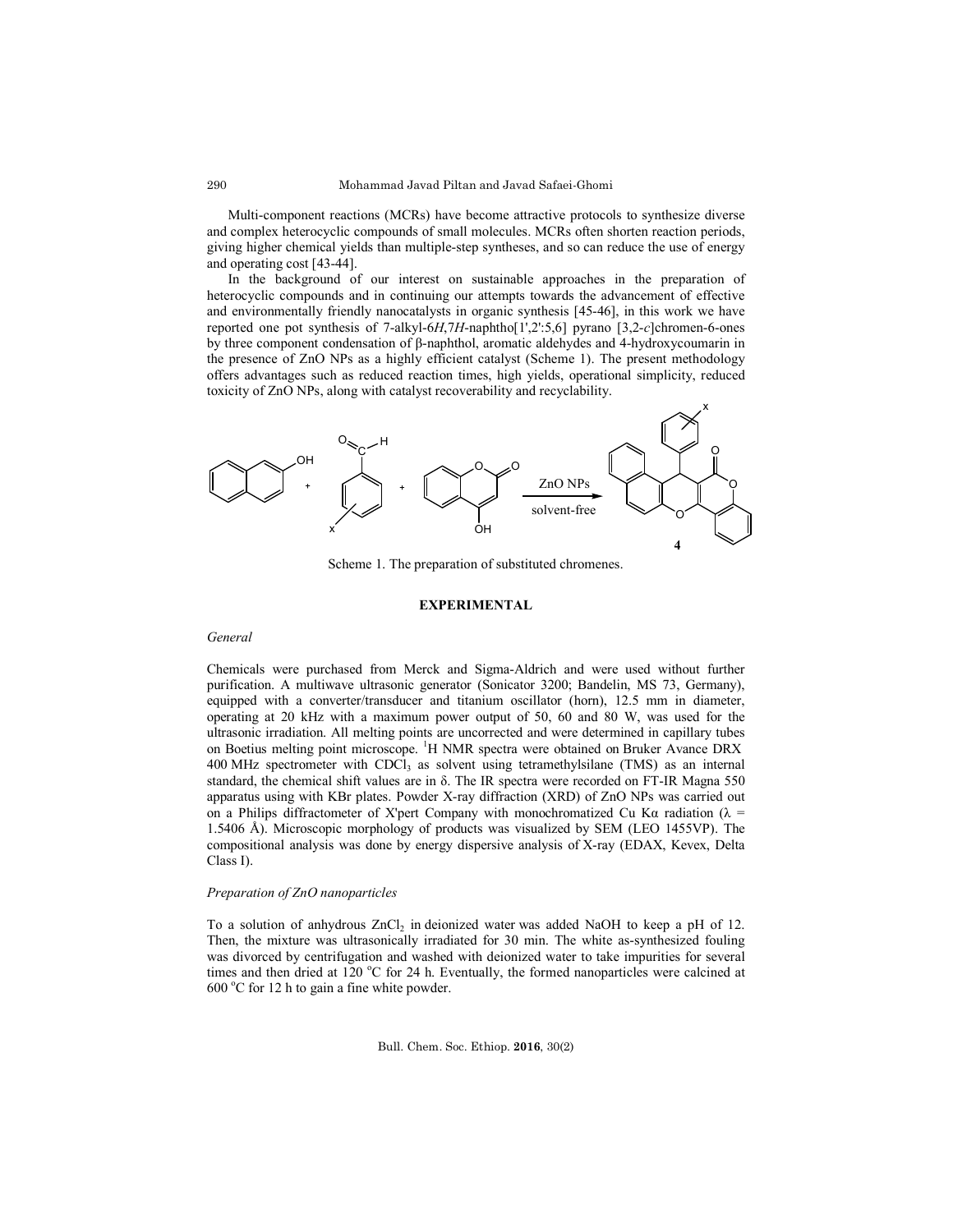291

*General procedure for the preparation of 7-alkyl-6H,7H-naphtho[1',2':5,6]pyrano[3,2 c]chromen-6-one derivatives (4a-4l)*

A mixture of β-naphthol (1.0 mmol), aldehyde (1.0 mmol) and 4-hydroxycoumarin (1.0 mmol) was heated in a tube at  $110\text{ °C}$  (in an oil bath) in the presence of catalytic amount of nano crystalline ZnO (7 mol%) under magnetic stirring (Scheme 1). After completion of the reaction (TLC), the reaction mixture was washed with water (15 mL). The residue dissolved in dichloromethane and then filtered to separate the nano ZnO catalyst. Upon concentrating the extract under reduced pressure, crude product was obtained which was finally purified by recrystallization from ethanol. The isolated compounds were characterized by mp,  $IR$ ,  $^1H NMR$ ,  $^{13}C NMR$  and elemental analysis (C, H and N).

### *The selected spectral data*

*7-(4-Boromophenyl)-6H,7H-naphtho[1',2':5,6]pyrano[3,2-c]chromen-6-one (4h)*. White powder, m.p. 281–282 ºC; <sup>1</sup> H NMR (400 MHz, DMSO-*d6*) δ: 8.18 (d, *J* = 8.0 Hz, 1H), 7.94 (d, *J* = 8.4 Hz, 1H), 7.84–7.89 (m, 2H), 7.66 (t, *J* = 8.0 Hz, 1H), 7.45–7.52 (m, 4H), 7.40 (t, *J* = 7.6 Hz, 1H), 7.30–7.36 (m, 4H), 6.08 (s, 1H); 13C NMR (100 MHz, DMSO-*d6*) δ: 175.50, 159.62, 152.51, 149.14, 146.78, 134.26, 132.23, 131.43, 130.31, 129.50, 128.75, 127.71, 125.82, 125.02, 123.66, 122.44, 118.55, 117.84, 116.79, 115.87, 109.50, 98.46, 35.69; IR (KBr, *v*<sub>max</sub>/ cm-1 ): 3058, 3027, 1692, 1634, 1554, 1482, 1361, 1259, 1027, 966, 875, 776; anal. calcd. for  $C_{26}H_{15}BrO_3$ : C, 68.59; H, 3.32; found: C, 68.55; H, 3.28.

*7-(4-Hydroxyphenyl)-6H,7H-naphtho[1',2':5,6]pyrano [3,2-c]chromen-6-one (4j)*. White powder, m.p. 299–300 ºC; <sup>1</sup> H NMR (400 MHz, DMSO-*d6*) δ: 9.29 (s, 1H, OH), 8.17 (d, *J* = 8.0 Hz, 1H), 8.08 (t. *J* = 8.0 Hz, 2H), 8.02 (d, *J* = 8.0 Hz, 3H), 7.97 (d, *J* = 8.0 Hz, 3H), 7.81 (t, *J* = 8.0 Hz, 1H), 7.69–7.73 (m, 3H), 7.61 (d, *J* = 9.2 Hz, 1H), 5.88 (s, 1H); 13C NMR (100 MHz, DMSO-*d6*) δ: 175.03, 162.41, 156.28, 152.32, 151.98, 149.08, 140.63, 140.11, 135.27, 131.52, 131.01, 130.87, 128.57, 128.13, 127.29, 126.88, 123.72, 123.03, 122.82, 118.91, 116.12, 112.53, 98.76, 35.46; IR (KBr,  $v_{\text{max}}/\text{cm}^{-1}$ ): 3293, 3023, 1712, 1648, 1562, 1467, 1311, 1226, 1051, 918, 835, 756, 690; anal. calcd. for C<sub>26</sub>H<sub>16</sub>O<sub>4</sub>: C, 79.58; H, 4.11; found: C, 79.54; H, 4.17.

### **RESULTS AND DISCUSSION**

Initially, the catalyst structure was identified by SEM, XRD, and EDX analysis. In order to study the morphology and particle size of ZnO nanoparticles, SEM image of ZnO nanoparticles is shown in Figure 1. These results show that spherical ZnO NPs were obtained from ultrasonically irradiation with particle size between 20-30 nm.

The XRD pattern of ZnO nanoparticles is shown in Figure 2. All reflection peaks in Figure 2 can be easily indexed to pure hexagonal phase of ZnO with P63mc group (JCDPS No. 36-1451). The crystallite size diameter (D) of the ZnO nanoparticles has been calculated by Debye– Scherrer equation ( $D = K \lambda/\beta \cos\theta$  and crystallite size of zinc oxide has been found to be 24 nm. The chemical purity of the samples as well as their stoichiometry was tested by EDAX studies. The EDAX spectra given in Figure 3 were shown the presence of zinc and oxygen are the only elementary components.

In the following, the reaction of β-naphthol, 4-nitrobenzaldehyde, and 4-hydroxycoumarin was employed as the model reaction. In order to evaluate the catalytic activities, the model reaction was performed in the presence of various catalysts including  $FeCl<sub>3</sub>$ , CuI, AgI, MgO, ZnO, ZnO NPs. Table 1 shows that ZnO NPs are superior to any of the other catalysts, owing to their strong catalytic performance. It is noteworthy to mention that the quantity of the catalyst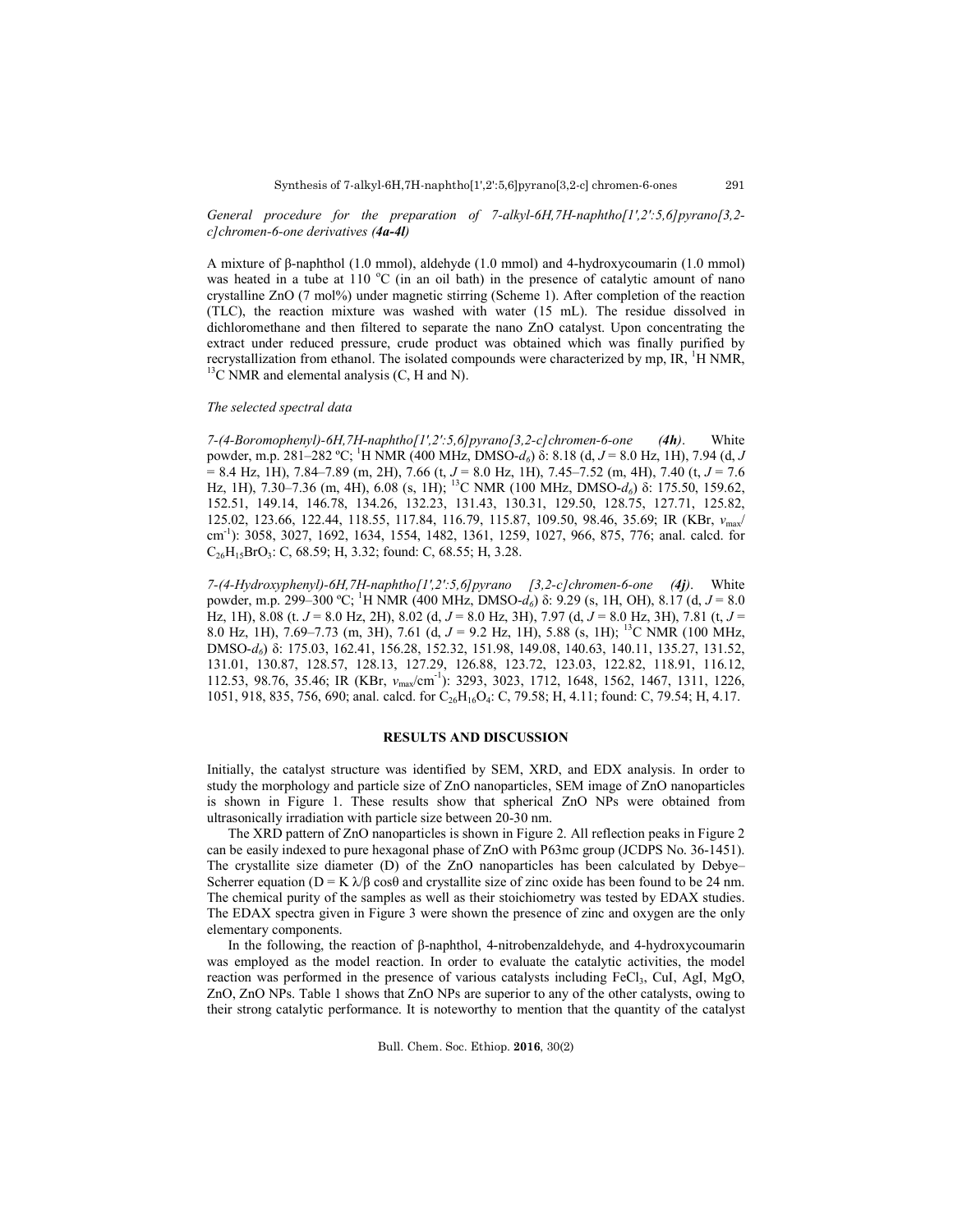can be a vital role for the formation of the desired product. So, the optimization of amount of the catalyst was performed and results summarized in Table 2, the best amount of ZnO NPs was considered 7 mol%. Also in order to find the best temperature to get maximum yield in short duration, the reaction was carried out in different temperatures and it found that the maximum yield of the product afforded at  $110^{\circ}$ C.



Figure 1. SEM image of ZnO nanoparticles.



Figure 2. The XRD pattern of zinc oxide nanoparticle.

Bull. Chem. Soc. Ethiop. **2016**, 30(2)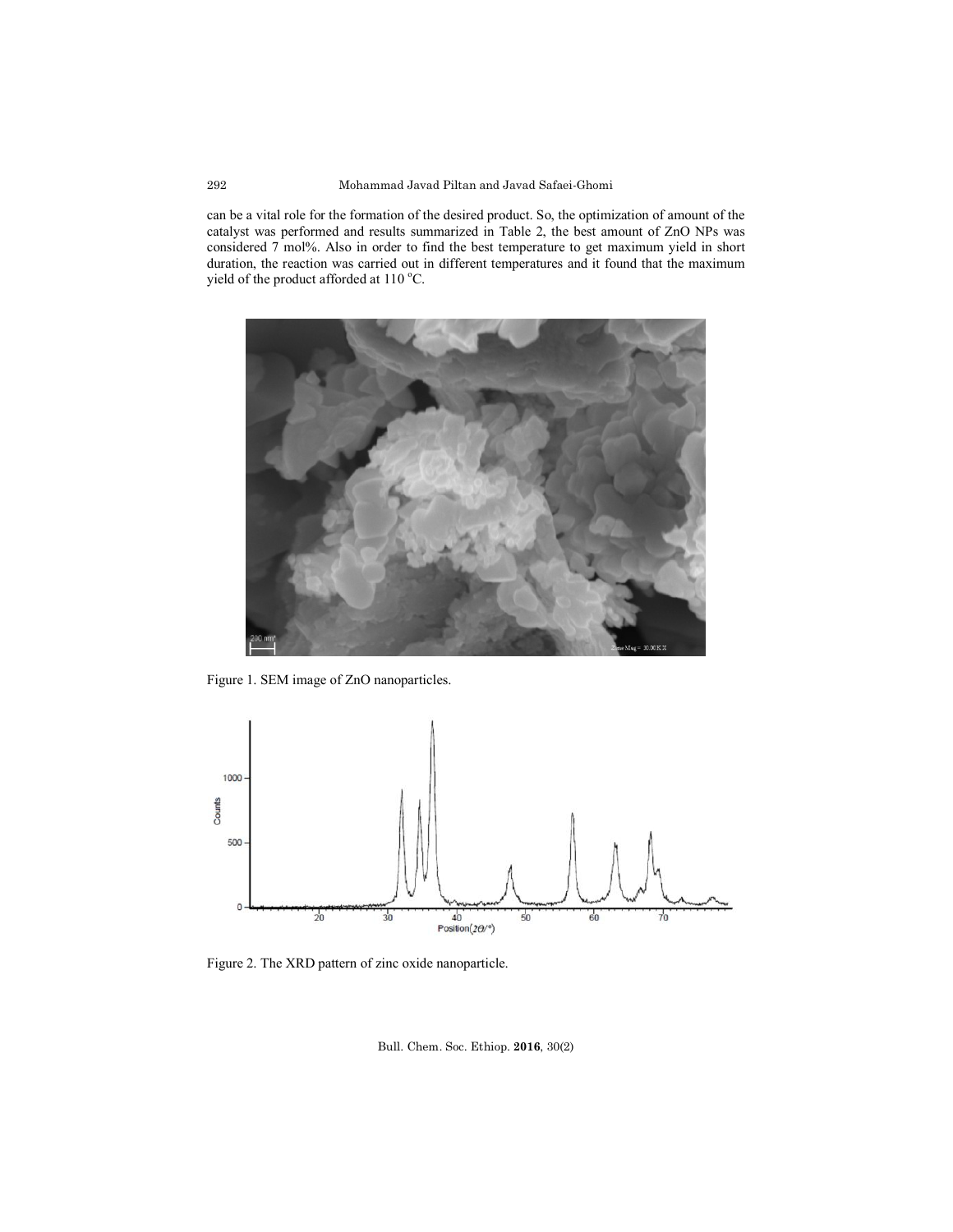293



Figure 3. EDX spectrum of ZnO nanoparticles.

Table 1. The model reaction was carried out in various catalysts<sup>a</sup>.

| Entrry | Catalyst          | Time (min) | Temperature $(^{\circ}C)$ | Yields $(\%)^{\dagger}$ |
|--------|-------------------|------------|---------------------------|-------------------------|
|        | FeCl <sub>3</sub> | 100        | 120                       | 60                      |
|        | CuI               | 100        | 130                       | 70                      |
|        | AgI               | 100        | 130                       | 68                      |
|        | MgO               | 100        | 120                       |                         |
|        | ZnO               | 100        | 120                       | 79                      |
|        | ZnO(NPs)          | 40         | 110                       | 93                      |
|        | ZnO(NPs)          | 50         | 25                        | 48                      |
|        | ZnO(NPs)          | 50         | 60                        | 65                      |
| 10     | ZnO(NPs)          | 50         | 90                        | 83                      |

a Reaction conditions: β-naphthol (1 mmol), 4*-*NO2-benzaldehyde (1 mmol), 4-hydroxycoumarin (1 mmol), catalyst (7 mol%), solvent-free. <sup>b</sup>Isolated yields.

Table 2. Synthesis of 7-Alkyl -6H,7H-naphtho [1',2':5,6] pyrano [3,2-c]chromen-6-ones in the presence of various amounts of ZnO NPs<sup>a</sup>.

| Entry | $ZnO(NPs)$ (mol %) | Time (min) | Yields $\frac{6}{6}$ |
|-------|--------------------|------------|----------------------|
|       |                    |            |                      |
|       |                    |            |                      |
|       |                    |            |                      |
|       |                    |            |                      |
|       |                    |            |                      |

a Reaction conditions: β-naphthol (1 mmol), 4*-*nitro-benzaldehyde (1 mmol), 4-hydroxycoumarin (1 mmol), Solvent-free at 110 °C. <sup>b</sup>Isolated yield.

With the optimized conditions in hand, to delineate this approach, the scope and generality of this protocol was examined by employing various aldehydes. The data of Table 3 show aryl aldehydes with electron-withdrawing group such as  $NO_2$ , Cl, F and Br react with β-naphthol very smoothly to produce 7-alkyl-6*H*,7*H*-naphtho [1',2':5,6] pyrano [3,2-*c*]chromen-6-ones in relatively short reaction times. In addition, sterically hindered aldehydes reacted more slowly in comparison with unhindered aldehydes. As seen from Table 3, aromatic aldehydes having electron-withdrawing groups were better than electron donating groups in transforming uniformly into the corresponding 7-alkyl-6*H*,7*H*-naphtho [1',2':5,6] pyrano [3,2-*c*]chromen-6 ones in high to excellent yields within 40 min.

The plausible mechanism of the reaction is shown in Scheme 2. The reaction proceeds *via* initial formation of ortho-quinone methide (**5**). The oxonium species (**6**) is then formed on reaction with 2-hydroxynaphthalene-1,4-dione, which then undergoes dehydration to afford the desired product (**4**).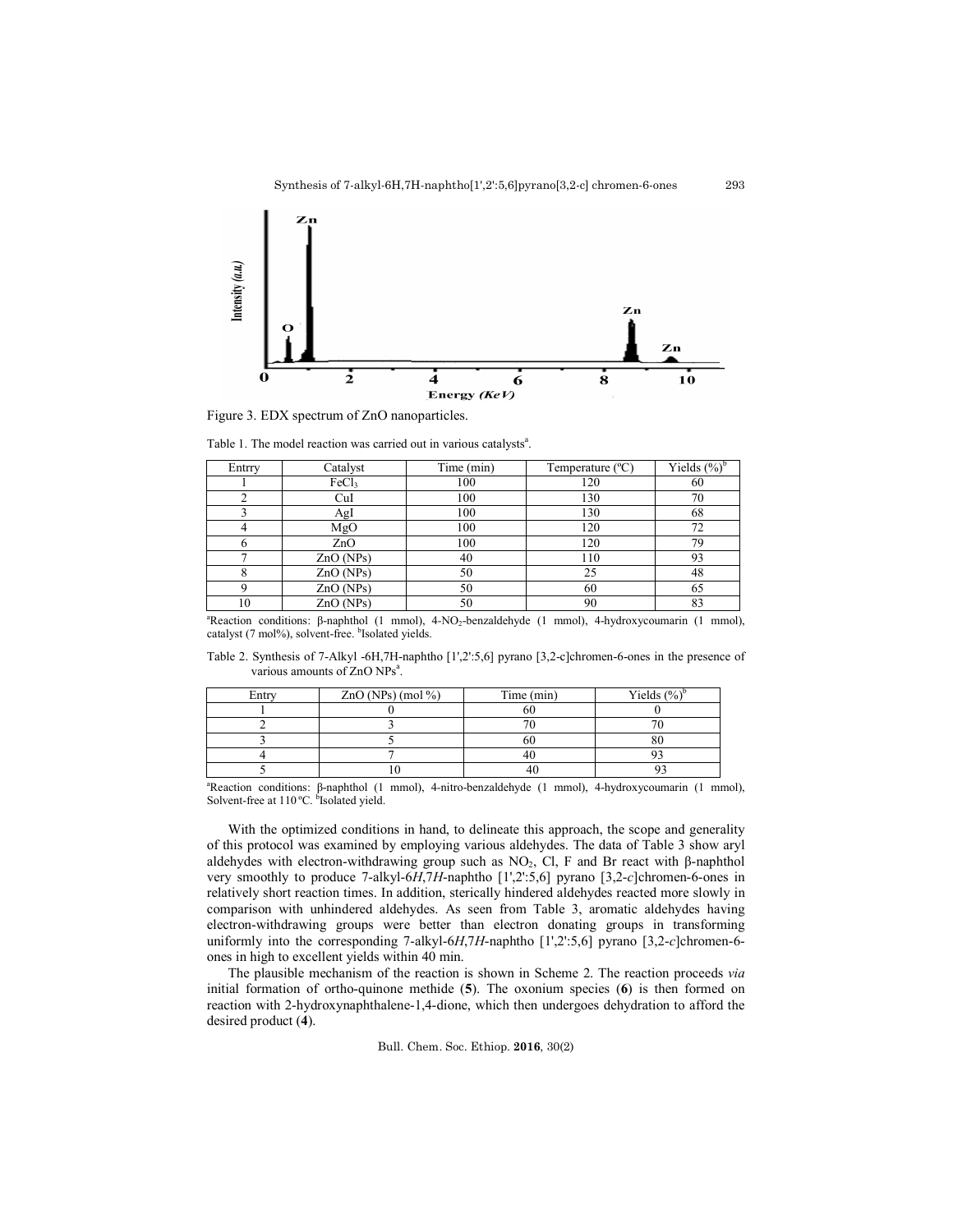Table 3. One-pot synthesis of chromenecatalyzed by zinc oxide nanoparticles.

| Entry          | Ar                                                     | Product | Time (min) | Yield $(\%)^a$ | Lit. m.p. $(^{\circ}C)$  |
|----------------|--------------------------------------------------------|---------|------------|----------------|--------------------------|
|                | Ph                                                     | 4a      | 50         | 70             | 281-282                  |
| 2              | $4$ -Cl-C <sub>6</sub> H <sub>4</sub>                  | 4b      | 40         | 91             | 267-268                  |
| 3              | $4-F-C6H4$                                             | 4c      | 40         | 92             | 253-254                  |
| $\overline{4}$ | $4$ -Me-C <sub>6</sub> H <sub>4</sub>                  | 4d      | 60         | 85             | 230-231                  |
| 5              | $4-NO_2-C_6H_4$                                        | 4e      | 40         | 93             | 257-258                  |
| 6              | $3-NO_2-C_6H_4$                                        | 4f      | 60         | 70             | 249-250                  |
|                | $2,4$ -Cl <sub>2</sub> - C <sub>6</sub> H <sub>3</sub> | 4g      | 45         | 85             | 267-268                  |
| 8              | $4-Br-C6H4$                                            | 4h      | 40         | 89             | $281 - 282$ <sup>c</sup> |
| 9              | $4$ -OMe-C <sub>6</sub> H <sub>4</sub>                 | 4i      | 50         | 89             | 214-215                  |
| 10             | $4-OH-C6H4$                                            | 4j      | 50         | 90             | $299 - 300^{\circ}$      |
| 11             | $3,4$ -Cl <sub>2</sub> -C <sub>6</sub> H <sub>3</sub>  | 4k      | 60         | 86             | 256-257                  |
| 12             | $2,5-MeO2-C6H3$                                        | 41      | 60         | 81             | 191-192                  |

<sup>a</sup>Isolated yield. <sup>b</sup>Reference [22]. <sup>c</sup>This work.



Scheme 2. The mechanism of synthesis of 7-alkyl-6H,7H-naphtho [1',2':5,6] pyrano [3,2 c]chromen-6-ones using ZnO nanoparticles.



Figure 4. Recoverability of ZnO nanoparticles.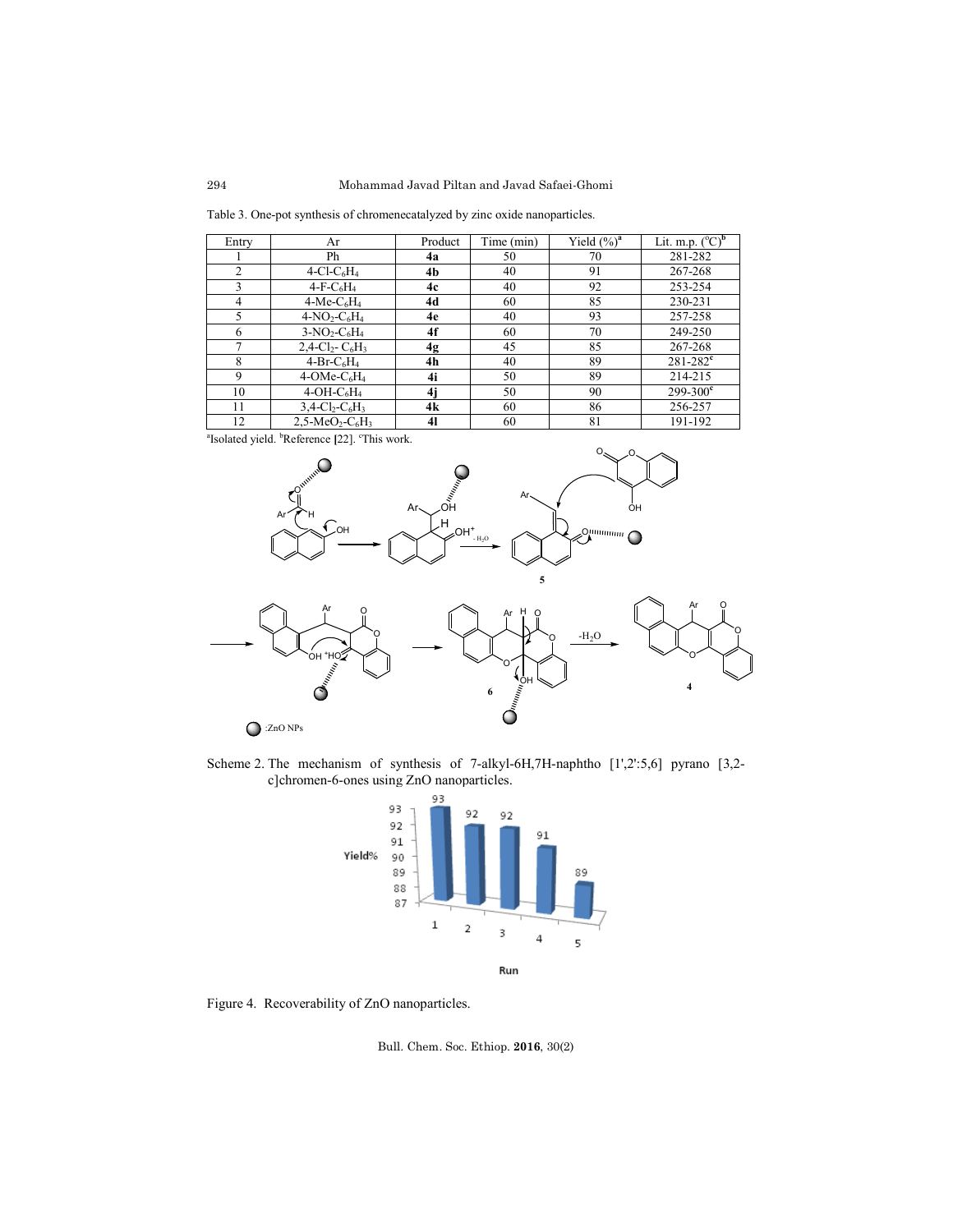The role of nano-ZnO catalyst in reaction was the activation of carbonyl groups. This catalytic activity can be correlated to the high surface-to-volume ratio of ZnO nanoparticles. The reusability of the catalyst was studied through the model reaction. After completion of the reaction, the mixture was centrifuged and the ZnO NPs was filtered. Then, nanoparticles were washed three to four times with dichloromethane and methanol and dried at  $150^{\circ}$ C for 4 h. The recovered catalyst was used for five times with a slightly decreased activity (Figure 4).

## **CONCLUSION**

In conclusion, we have developed a straight forward and efficient approach to synthesis of pyrano[3,2-*c*]chromenes by three-component reaction of β-naphthol, aromatic aldehydes and 4 hydroxycoumarin using ZnO nanoparticles under solvent-free conditions. The advantages offered by this method include, short reaction times, excellent yields, a simple procedure, easy workup and the employment of a cost-effective catalyst.

### **ACKNOWLEDGEMENTS**

The authors are grateful to Islamic Azad University, Qom Branch for supporting this work. Also authors are grateful to Dr. SafuraZahedi and Dr. HosseinShahbazi-Alavi for their helps.

# **REFERENCES**

- 1. Foye, W.O. *Principi di Chimica Farmaceutica*, Piccin: Padova, Italy; **1991**.
- 2. Shanthi, G.; Perumal, P.T.; Rao, U.P.; Sehgal, K. *Indian J. Chem. Sect. B*, **2009**, 48, 1319.
- 3. Kumar, D.; Reddy, V.B., Sharad, S.; Dube, U.; Kapur, S. *Eur. J. Med. Chem.* **2009**, 44, 3805.
- 4. Conti, C.; Desideri, N. *Bioorg. Med. Chem.* **2009**, 17, 3720.
- 5. Alizadeh, B.H., Ostad, S.N., Foroumadi, A., Amini, M., Dowlatabadi, R., Navidpour, L., Shafiee, A. *ARKIVOC*, **2008**, 13, 45.
- 6. Gourdeau, H.; Leblond, L.; Hamelin, B.; Desputeau, C.; Dong, K.; Kianicka, I.; Custeau, D.; Boudreau, C.; Geerts, L.; Cai, S.X.; Drewe, J.; Labrecque, D.; Kasibhatla, S.; Tseng, B. *Mol. Cancer Ther.* **2004**, 3, 1375.
- 7. Babu, K.S.; Raju, B.C.; Praveen, B.; Kishore, K.H.; Murty, U.S.; Rao, J.M. *Heterocycl. Commun.* **2003**, 9, 519.
- 8. Cassidy, F.; Evans, J.M.; Hadley, M.S.; Haladij, A.H., Leach, P.E.; Stemp, G. *J. Med. Chem.* **1992**, 35, 1623.
- 9. Baraldi, P.G.; Manfredini, S.; Simoni, D.; Tabrizi, M.A.; Balzarini, J.; De Clercq, E. *J. Med. Chem.* **1992**, 35, 1877.
- 10. Konkoy, C.S.; Fick, D.B.; Cai, S.X.; Lan, N.C.; Keana, J.F. *WO Patent* **2000**, 7A 61K 31/352 B; 7A 61P 25/28 B; 7C 07D 311/04 A.
- 11. Cassidy, F.; Evans, J.M.; Hadley, M.S., Haladij, A.H., Leach, P.E., Stemp, G. *J. Med. Chem.* **1992**, 35, 1623.
- 12. Ungwitayatorn, J.; Chanpen, W.; Weerasak, S.; Patcharawee, N.; Narumol, P. *J. Mol. Struct.*  **2011**, 1001, 152.
- 13. Ellis, G.P. *The Chemistry of Heterocyclic Compounds in Chromenes, Chromenes, and Chromenes*, Vol. 2, Weissberger, A.; Taylor, E.C. (Eds.), John Wiley and Sons: New York; **1977**.
- 14. Abdel Galil, F.M.; Riad, B.Y.; Sherif, S.M.; Elnagdi, M.H. *Chem. Lett*. **1982**, 11, 23.
- 15. Kitamura, R.O.S.; Romoff, P.; Young, M.C.M.; Kato, M.J.; Lago, J.H.G. *Phytochemistry* **2006**, 67, 2398.